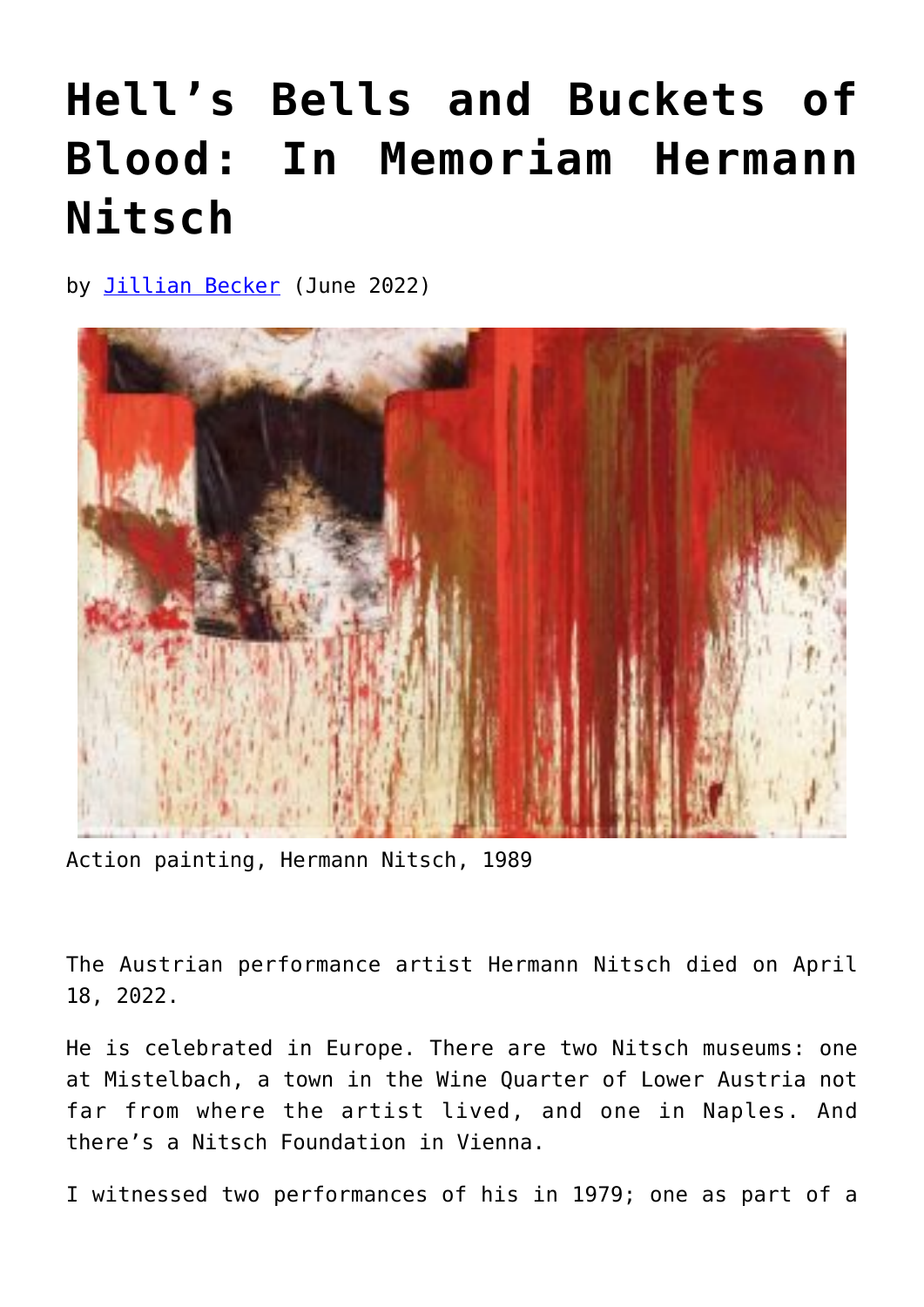festival of performance art in a Viennese gallery, which the *Sunday Times Magazine* commissioned me to write about; and one, on his personal invitation, in the grounds of his castle near the border of Austria with (then communist) Hungary.

My account of the festival, with the pictures taken by the photographer who accompanied me, filled the greater part of an issue of the magazine and was the cover story of the week, but it was spiked moments before publication by the editor-inchief of the newspaper on the grounds that Nitsch's "actions" were far too bloody and lubricious to put on British Sunday morning breakfast tables.

Later I published a description of the actions at the castle as written by one of the characters in a dystopian novel. The book is titled *L: a Novel History*, "L" being Louis Zander, who becomes a Leftist dictator of England. The fictitious author of the imagined history quotes this account of an all-day Hermann Nitsch performance by L's sister Sophie:

On Good Friday we drove out of Vienna to a castle, an old story-book castle. Its owner was a performance artist, Hermann Nitsch. He was a short round man with a rolling walk, dressed entirely in black, his black hair falling from a patch of baldness on the crown of his head, natural, I thought, but as round as a monk's tonsure. There were some two hundred people wandering about. Round the courtyard were structures made of scaffolding, with iron hooks, and the skinned carcasses of oxen and pigs and sheep were hung from them upside down, against white sheets stretched over wooden boards, to which the four splayed-out legs of each beast were fastened. White sheets were spread underneath them too. Near each carcass lay a heap of viscera.

We were all given large goblets of red wine. Either it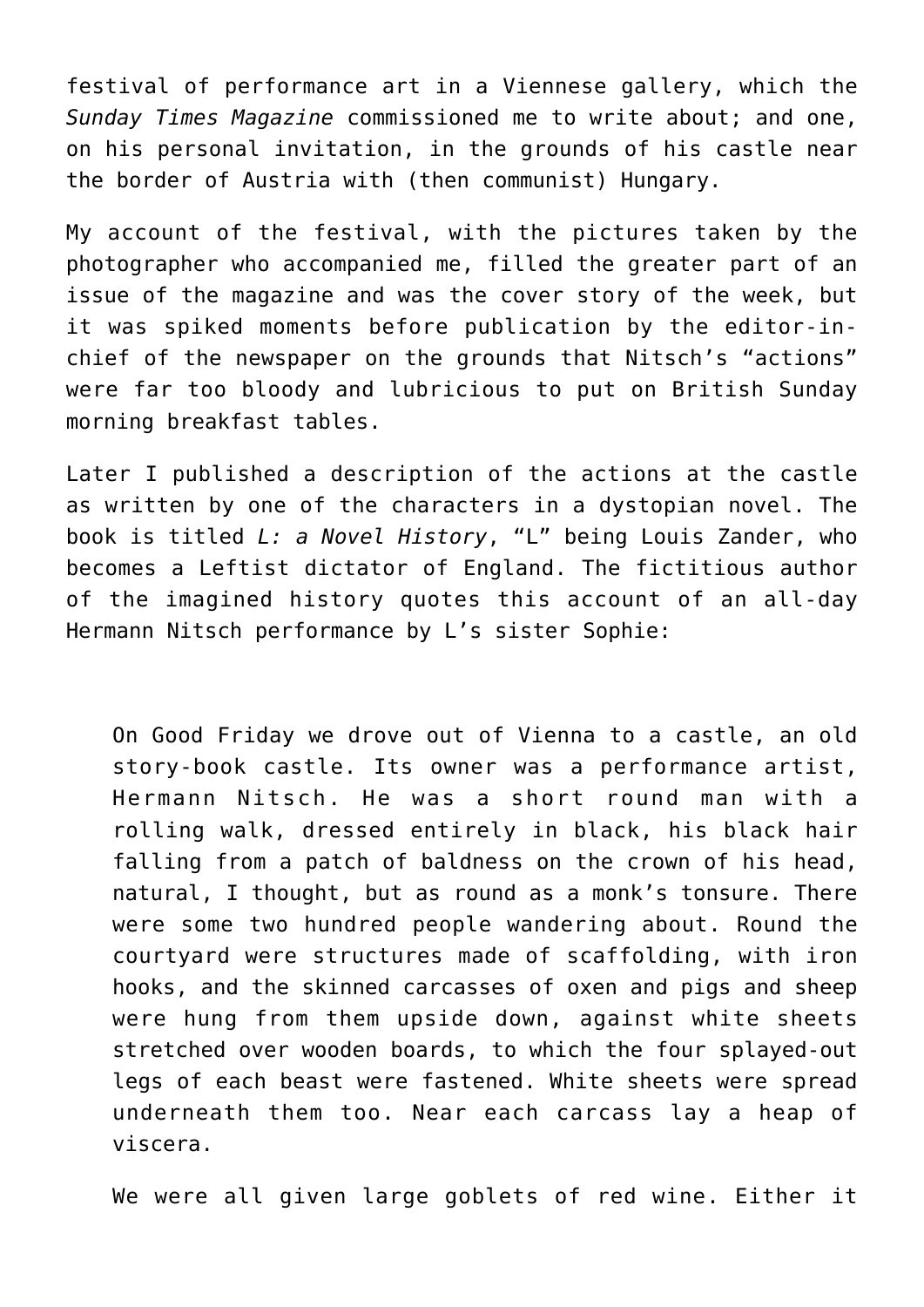was exceptionally potent or something had been put into it. I soon felt strange, a bit dizzy but quite exhilarated and everything seemed very vivid. Music began to pour out through loudspeakers fixed in the castle walls and under the eaves of the old stables. It was organ music. We were told it had been recorded in an Italian cathedral. It must have been a huge sound to start with, but amplified stereophonically, or quadraphonically, it was tumultuous. And as if there wasn't enough if it, young men with instruments came and added to it. They paraded in single file up the wide stone stairs from the cellar, all dressed in church vestments, some like priests and some with monks' cassocks and hoods, banging triangles, beating drums, and whirling rattles. Behind them came six men in white cassocks carrying a cross. A boy of about eighteen was tied on to it with ropes, naked but for a bandage over the eyes. He was set down before one of the ox carcasses. The black priest put a yellow rubber glove on his right hand, then knelt and rearranged the body of the Opfer [victim, sacrifice—the German language does not distinguish between the two] propping up his head until it was close under the dangling muzzle of the beast, parting and spreading the legs so that the genitals were fully exposed, the arms left in the posture of crucifixion. Then the "black priest" took a huge knife and slit the beast's sides. An acolyte handed him a vial of bright blood, and he poured it gently through the carcass. The blood came trickling out of the mouth of the animal and over the head of the Opfer, down his body, and flowed round his groin, staining the white sheet under him and the wood of the cross. The next vial was darker, the colour of wine and blood mixed together. Next the artist-priest took a jug, a bright green plastic jug, full of blood, or blood and wine, and poured it down through the meat. It drenched the youth's head, which became one big sticky mess. The next jug had bits of carrion in it, and they stuck on to the head, and to the boy's chest and thighs and genitalia. Meanwhile the music became even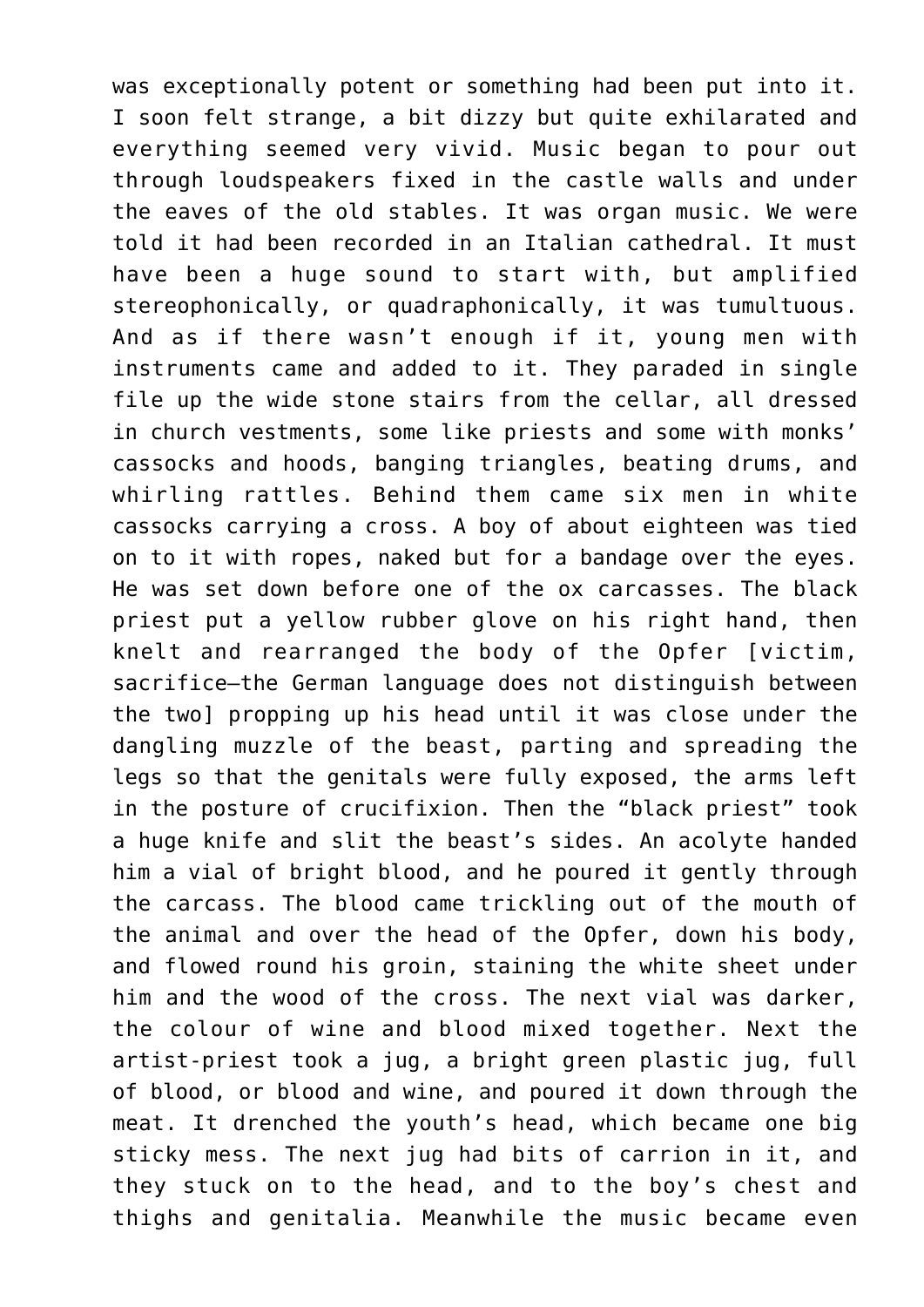louder. The "monks" whirled their rattles faster, the drumbeats got heavier and faster, and many of the spectators started blowing whistles. The blood came raining down, and one of the acolytes gathered up the viscera and struggled to stuff them down the carcass, but strings of guts and dark lobes of liver fell out of the bundle into his face. He wrestled with the mess as if it were a live thing, pushing and punching with both hands, becoming as soaked with blood as the carcass itself. And then the blood was passed in buckets from hand to hand along the line of the priests and monks to the black priest, the rain of blood became a deluge, and that plangent music seemed to be pumped out in gushes like a hemorrhage from an open artery. Bits of intestine were flying about, and celebrant, acolytes, and spectators slithered in the mush of blood and fragments of raw flesh. The music stopped suddenly, and the drenched naked body was carried out at last, dripping gore, shreds of liver and lights stuck to his skin and clotting his hair. Even those of us who had stood back were spattered with blood. We moved to the next "altar". Another Opfer was carried in, this time a naked girl on a white stretcher. She was laid under the muzzle of a pig, and the rite was repeated.

It went on for hours. Sometimes there were two young men, or two girls, or a boy and a girl together, at first lying side by side but then, when both were drenched with blood, one was lifted—with difficulty, because the limbs were too slippery to grip—on top of the other, belly to belly, though they quickly slid apart again.

In the evening the artist took us over his castle. He seemed invigorated rather than tired by the long hard day he had had. The carcasses were still dripping out in the courtyard. The boys and girls who had been given the bloodshowers were washed and dressed and smiling, and sipping wine. One of the boys told me he felt "purified", but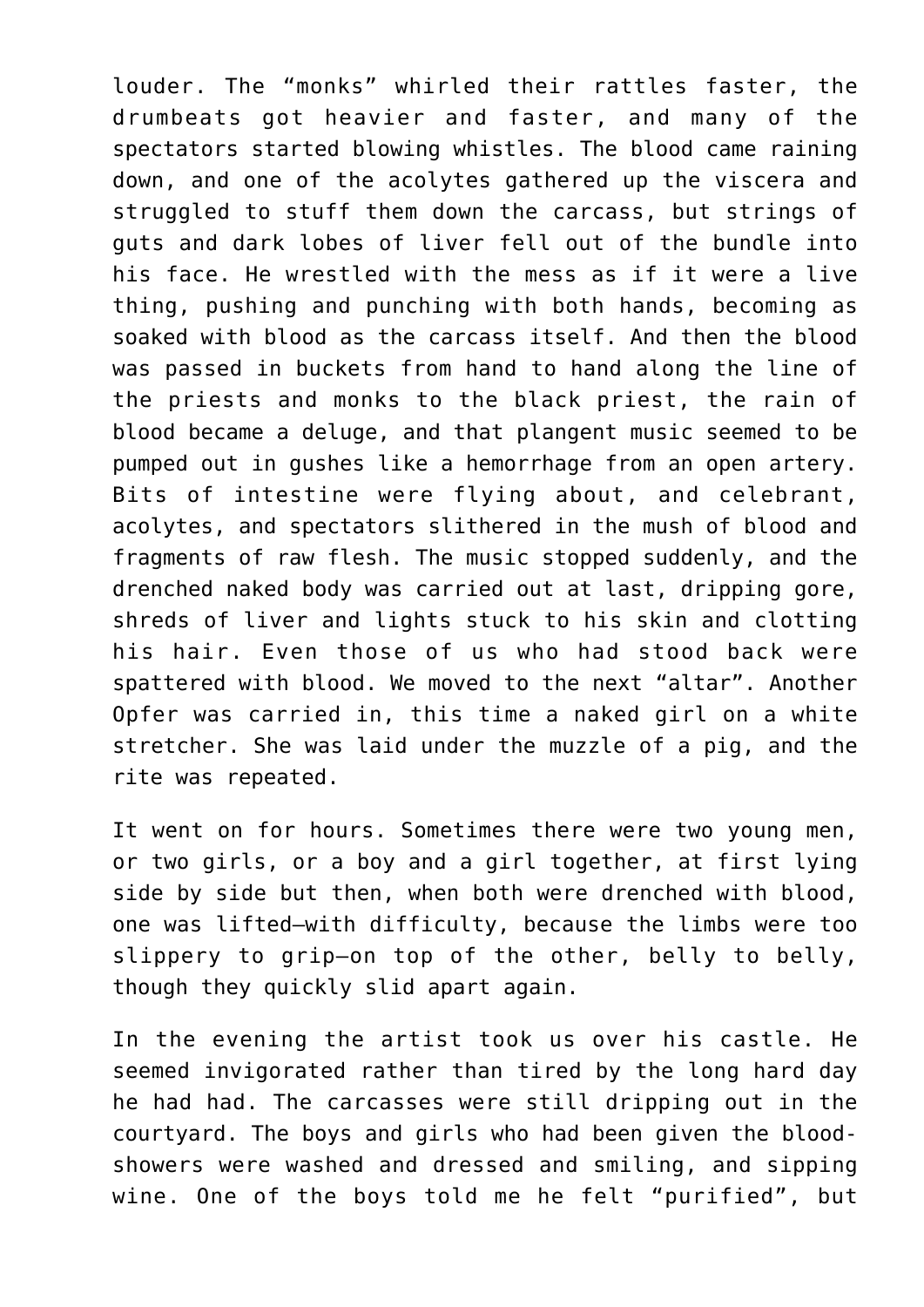another said that he found the experience "horrifying, shameful, disgusting" and that was why he did it. I told him I just didn't understand. So he said, "Don't you see-I force myself to overcome my revulsion. It's a way to transcend myself."

Some of the great cold rooms of the castle were full of crosses, and monstrances, censers, and priests' vestments stained with blood. And some were quite empty but for a single sheet-covered slab in the middle, like a pagan sacrificial altar, which was probably what it was intended to be. And there was a chapel with a Christian altar, its cross upside down, and a used Kotex [a padded bandage to absorb menstrual blood] nailed to a board with a rosary draped round it. The room was flanked by a pair of Corinthian columns painted white and gold. There were wooden pews, carved and polished. And on the ceiling was an old fresco of chubby rosy cherubs floating among diaphanous veils and clouds, holding Christian symbols.

I remarked to Nitsch how very "Roman Catholic rebellious" was his art- "orthodox blasphemies" I think I said-and he denied it, to my surprise. He said his "theatre of orgy and mystery" was a festival of human life, of joy in being, of exultation in "the real feelings". He said his work owed most to the Dionysian rites. He told me that people often asked him why there was so much cruelty in his work, and that he always replied "because there is both creation and destruction in life, both pain and joy, and all flows together in the River of Life". He insisted that his work celebrated the opposite of cruelty too, that people came there from all over the world to eat and drink and wander in his garden and orchard and vineyards. But he did say that his performances were designed to shock. He said they were intended to be "cathartic, like the old Greek tragedies".

Although he looked and acted like a story-book figure of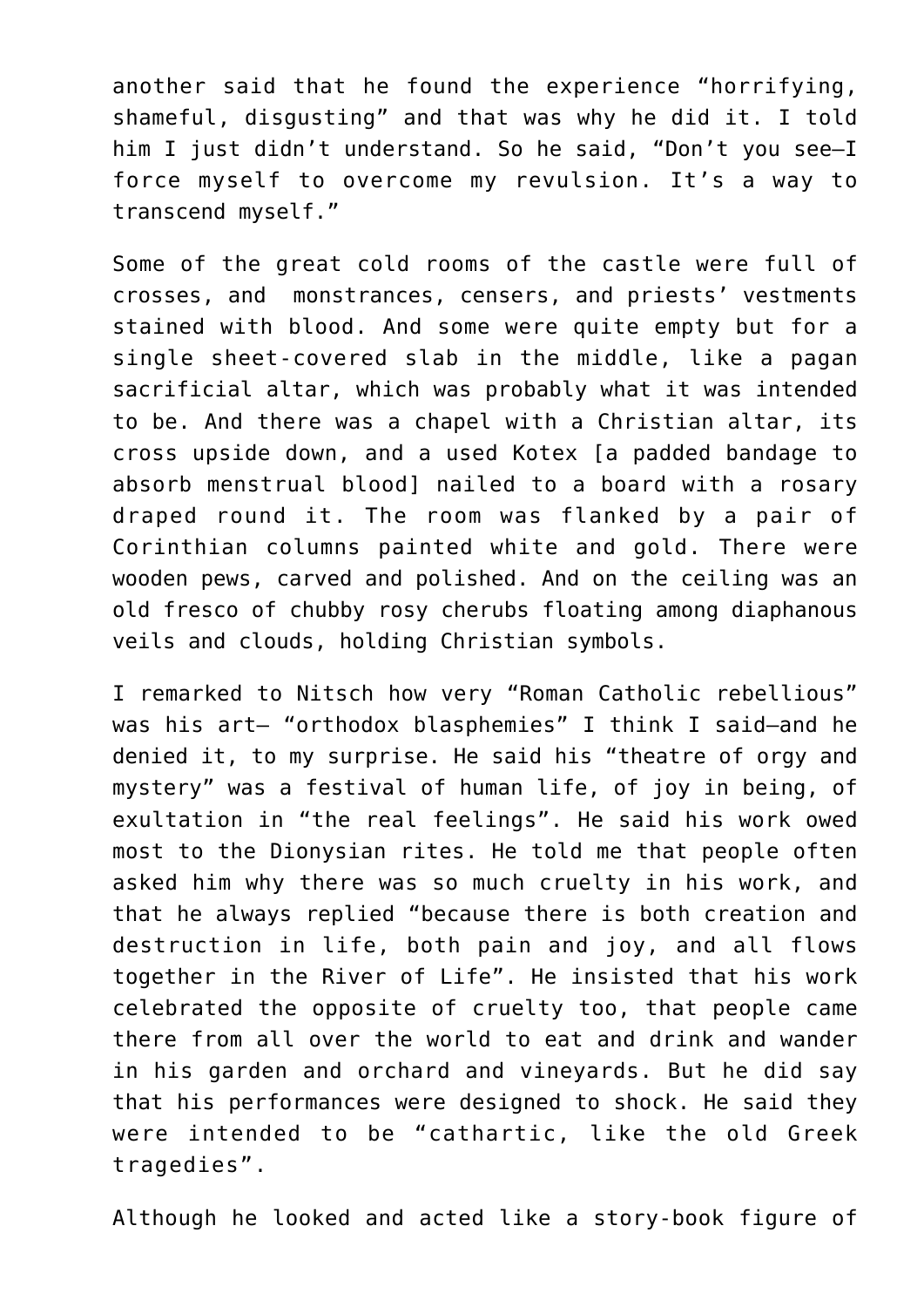evil, there was nothing frightening or nasty about the man himself. He was a pleasant, generous person. One visitor, an English historian, asked him whether he did not think it possible that to play with dead creatures, spilled guts, and blood-drenched naked blindfolded people fed dangerous appetites for extreme sensuous experience − such as the sight of people really suffering. But the artist said that doing it openly and publicly as he did was healthy. It was only if a person stored up secret dreams of doing such things that it became dangerous.

I said to the historian that I'd noticed he'd used the word "play", and that I thought it was the right word. It was all quite amazingly puerile, really. The acting-out of the erotic nightmares of childhood. Fears of death, fear of ritual sacrifice. He said he agreed with me.

 To me, once the effects of the wine had worn off, the whole show was just … *hell's bells and buckets of blood*.

When my report on the Austrian performance art festival was cancelled forty-three years ago because the editor judged the sight of Nitsch's actions to be potentially too offensive to British sensibilities and morals, I was disappointed, because although I despised the "art" and was revolted by Nitsch's "actions", I had worked long and hard on the story. But when I came to look at those actions again through Sophie Zander's eyes, and to judge them as does the "English historian" she meets at the castle, I knew that the editors had made the right decision. The "art" of Hermann Nitsch—mimicking cruelty, bathing in blood, nuzzling the spilled entrails of beasts—should not be displayed. It is depraved and corrupting.

In the novel, L recognizes this and his approval is proof of it. Cynically evil, he believes that depravity is a desirable state of mind. His historian "quotes" this note by L, some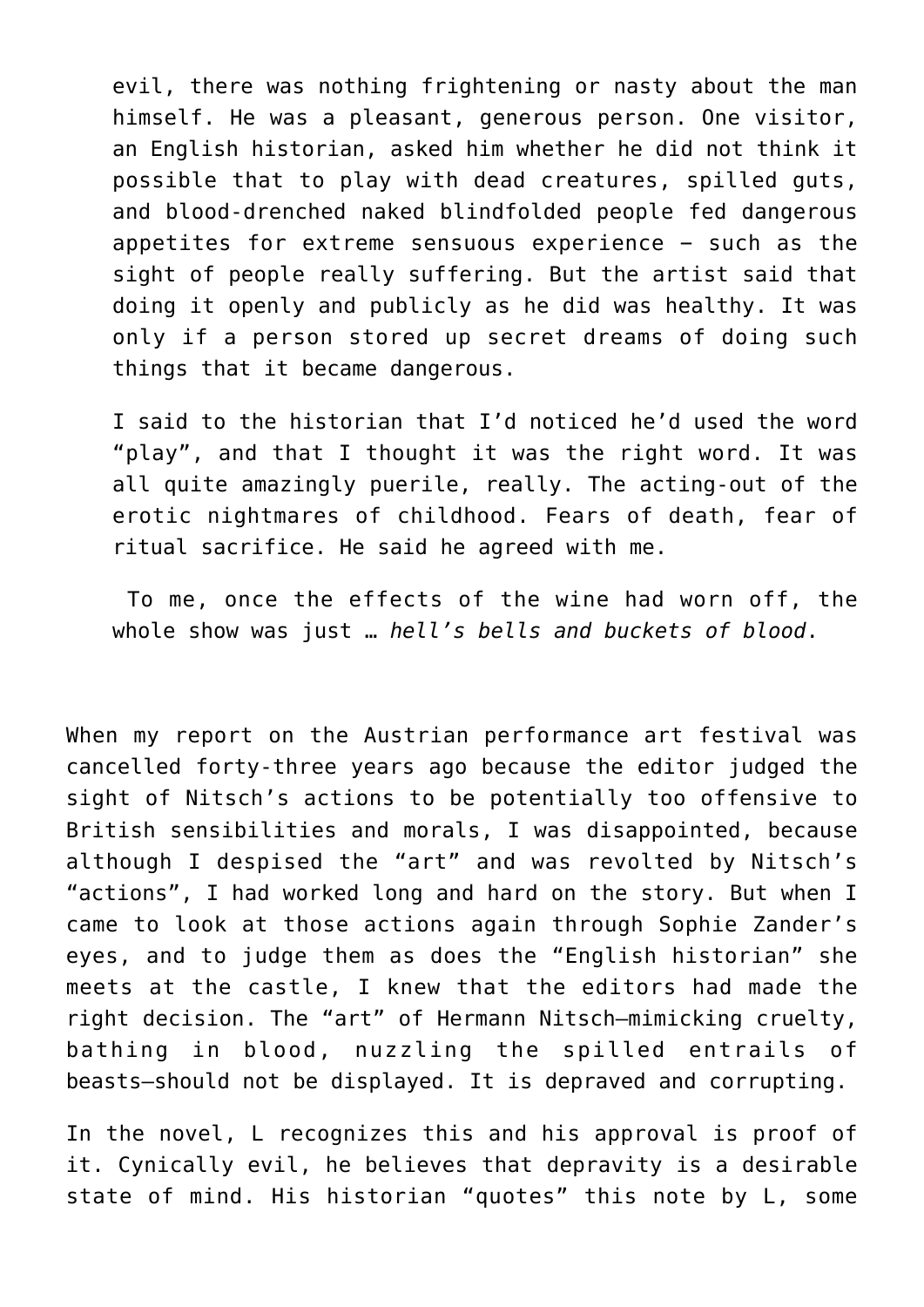lines of it plainly referring to the Hermann Nitsch performance described by his sister:

There were days when I saw art overthrow art, orgies of destructive fantasy to turn the tragic imagination inside out, insolent near-deaths, lessons in the theology of exultant negation. But there were other days when I watched for hours and the vocabulary of body and blood and shame and pain remained as banal as if existence were not a saga of despair but only its dictionary … Then one day as we were driving near Hungary on the shores of the Neusiedler See, Loewinger [L's valet and chauffeur] asked me if I should like to see the border. At once I knew that I did want to, very much. We got out of the car and stood near the barbed wire. Beyond it I saw the watchtowers of Communism with its machine guns. A world of another order, different preoccupations. On our side, the rubble of old beliefs, altars and crosses, and the aching loss of need. A life of gestures. Make-believe of oppression, costume of sacrifice, cosmetic hunger, aesthetic nihilism. The young cheated of want, relieved from struggle, denied their warfare. Over there, on the other side of the barrier, the sky was military. There was no art. It did not require it. No masturbating with butcher's offal to compensate for being the heir to kind and generous, wise and brave, rich and noble fathers. I thought, on this side there is nothing to oppose to that. Its boasts are dressed in steel. It speaks the world as it would have it, and every order is as sure as a bullet. It is socialism at noon. One day, when the long lunch is over, the pig's trotters, and the *Kaisersemmeln* [bread rolls shaped like crowns] and the *Strudel* [apple cake], and the *Schlag* [whipped cream], and the *Sachertorte* [chocolate cake], have been devoured, and the rude and baffled rebels find that mere obscenities do not knock down the walls of this clean and ordered world,